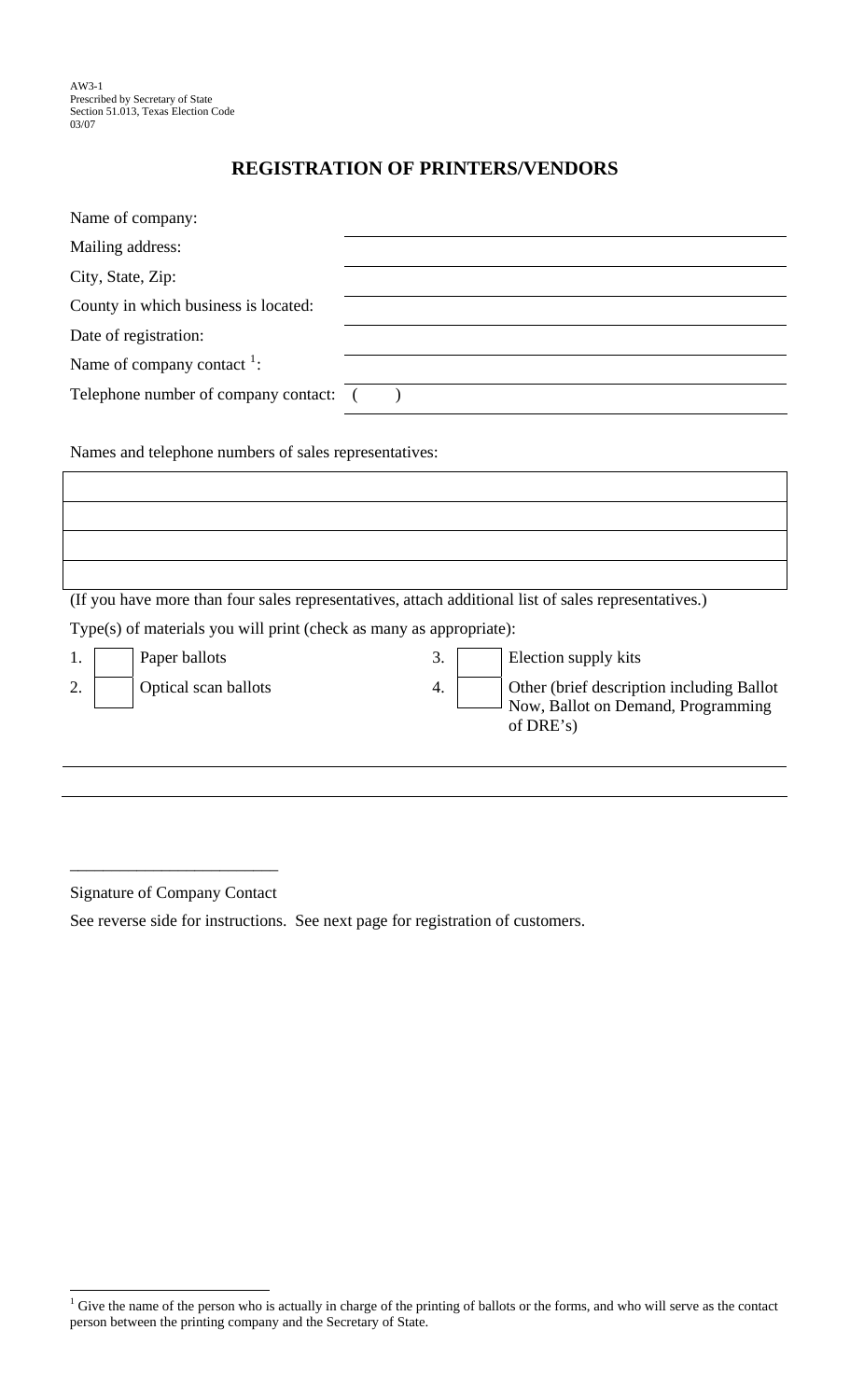| $AW3-1$ |    |
|---------|----|
| 03/07   |    |
| Page    | of |

 $\overline{a}$ 

## **REGISTRATION OF CUSTOMERS**

| Date:<br><u> 1980 - Jan James James Barnett, fransk politik (d. 1980)</u>                                                                                                                                             |
|-----------------------------------------------------------------------------------------------------------------------------------------------------------------------------------------------------------------------|
| (check one.)                                                                                                                                                                                                          |
| Original registration for customer                                                                                                                                                                                    |
| Supplemental registration for customer <sup>2</sup>                                                                                                                                                                   |
| Name of customer (political subdivision) you sell to (include separate registration page for each customer<br>i.e., county Democratic party, county Republican party, or the county):<br>Identify county (and party): |
| Name of customer contact:                                                                                                                                                                                             |
| Runoff<br>Type of election:<br>Primary<br>General                                                                                                                                                                     |
| Type of printing (check as appropriate) $3$                                                                                                                                                                           |
| BALLOTS (check appropriate type of ballot):<br>A.                                                                                                                                                                     |
| Optical scan ballots<br>Paper ballots<br>3.<br>Other: Ballot Now, Ballot<br>2.<br>1.<br>on Demand, Programming<br>of DRE's                                                                                            |
| <b>ELECTION FORMS</b> (brief<br><b>B.</b><br>description):                                                                                                                                                            |
| C. OTHER (brief description):                                                                                                                                                                                         |
|                                                                                                                                                                                                                       |
| <b>Print</b><br><b>Reset</b>                                                                                                                                                                                          |

<span id="page-1-0"></span><sup>&</sup>lt;sup>2</sup> If any information should change or additional services are provided after the original registration has been filed for a particular customer, indicate that this is a supplemental registration.<br><sup>3</sup> If you are registering for a primary election, and the services will be different between the first primary and the runoff,

<span id="page-1-1"></span>indicate the election at which the service will be provided. For example, you may be printing Optical Scan Ballots for the first primary and paper ballots for the runoff election. You will check both numbers 1 and 2 and indicate to which election each pertains.